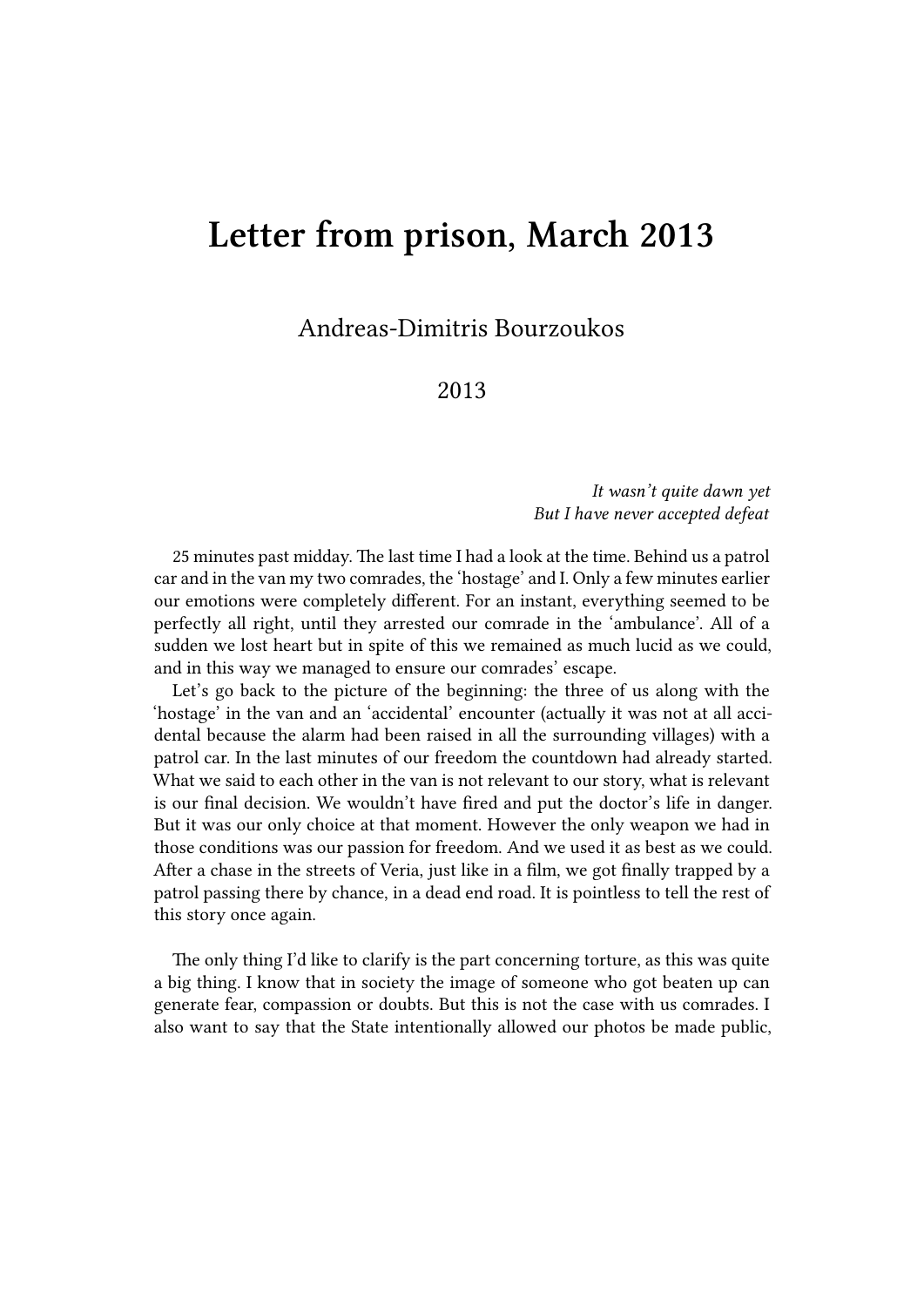and they did so with the intent to terrorize those who might think to do what we did. Perhaps it was a 'mistake' due to hurry and the fact that any operation of the Anti-terrorism Squad is done almost automatically. Be that as it is, I don't want to concentrate on this now. Instead, I'd like to shortly talk about the thoughts that crossed my mind during the time we were beaten up.

I never felt like a victim and of course I don't want that others consider me as such. During those four hours of continuous beating one of the things I was thinking about was the possible scenarios on the 'end' the cowardly and bully pigs had in mind. Neither fear nor pain, just anger. In spite of how much truth can hurt, you just take someone by the hair and put them on their knees. While the beating was going on without stopping I recalled all the years when I had chosen to clash with this rotten system. All my choices and thoughts became flesh and bones. Perhaps one single minute with my hands tied would have been enough. Perhaps the torture was just a proof confirming how the system is rotten.

But let's talk about money now, the money that flows abundantly (including during these times of crisis) in banks, public offices and all kinds of capital investment (like Cosco). This is the blood of capitalism.

My refusal to become yet another well-oiled clog of the system is one of the many reasons why I decided to carry out a bank robbery (personally I call it 'expropriation'). I mean I've never wanted to be another 'pedestrian' on this earth, one who has a 'normal' job and a 'normal' life. I didn't take much to understand that work aims at exploiting the human being for the sake of Capital, of the concentration of capital in the hands of few, which doesn't take much to show its side effects. At that point I asked myself some questions: were fraud and corruption leading the system to crisis isolated cases or is the crisis itself a pre-arranged plan that serves to achieve yet more profits? Was the 'crash' of the bank system due to lending or was it a capitalist trick for more concentration of capital, for an even bigger capitalization?

Surely we are facing an unprecedented crisis in capitalist reality and surely the crisis was preceded by the 'crash' of the bank system. But we are talking about two sides of the same counterfeit coin. Capitalism couldn't exist without the bank system nor would exist one of the most important means of capital concentration. As the State was called in to fill up bank safes when the crash of the bank system was imminent, so banks were called in to strengthen investments and pave the way to a new capitalization of the banks immediately after the collapse of the State machinery. A vicious circle that serves to spare death to moribund capitalism.

Looking at the brief history of Greece in the European Union and at its economic collpase I can only interpret it as something that was planned in advance, both Greece's collapse and that of other European countries hit by the crisis. As Greece joined the euro zone with a 'creative logistics' (as Greek logistics has been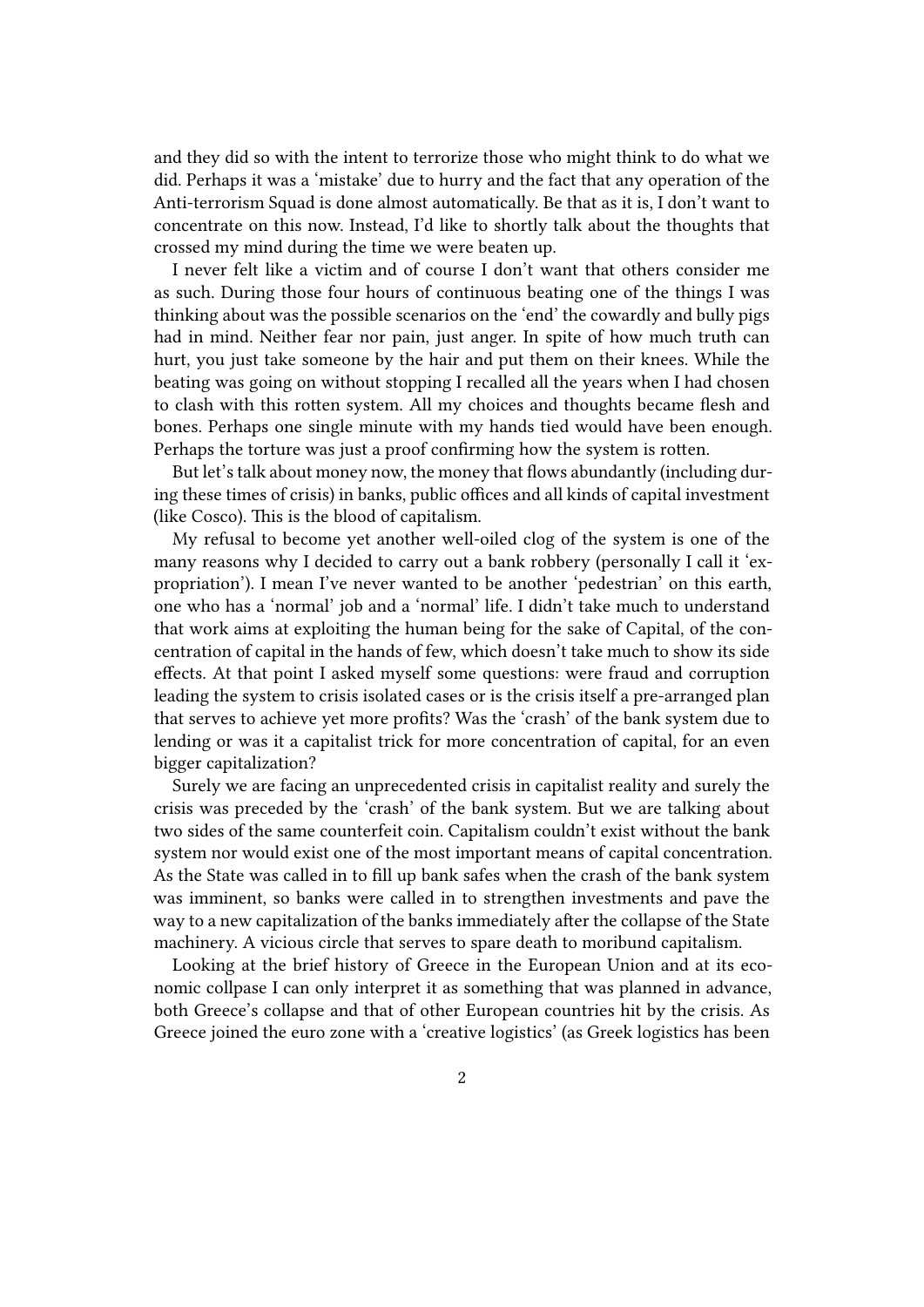called), prime minister Simitis talked about a wonderful era and presented Greece as a strong country, in constant development, just like any other EU state. And at that time the middle class hoped in the advent of the capitalist heaven. But this ended with the 2008 crisis, the 'mark' of the capitalist system, and the beginning of collapse. What followed was once again 'creative logistics', this time introduced by Giorgios Papandreu so as Greece could benefit of financial support mechanisms (IMF-ECB). And then we came where we are today, to the total selling off of people's lives and the elimination of human dignity. Of course this goes hand in hand with low-cost investments and opportunities for the plunder of nature, as they are doing today in several places.

Lived experiences and the unbearable pressure imposed on society are sufficient to demonstrate the dirty face of capitalism in all its clarity. I recognize my action as expropriation. To me the real thieves are those who administer bank executive bodies and the state apparatus. An obvious assistant of the crisis of the system is repression, be it generalized or aimed at an objective, and repression is meant to terrorize and debilitate the whole society. Its main target is the wide anarchistsubversive spectre, which often acts as detonator and catalyst for insurrection, tensions and the anger that is increasingly spreading in different social sectors.

The paradox of the repressive politics of the State can be seen in the way it also strikes other social sectors that resist as it describes them as 'illegal and terrorist people who only want destruction'. An example of this is the spasmodic reaction of the State after the events of Skouries. The massive fire that totally destroyed the equipment of the gold mines was quickly labelled as 'terrorist attack'. It is a fact I welcome and I'm on the side of those who realized it. The only possible dialogue with a multinational that wants to destroy and plunder nature for its profits' sake is pure and hard attack. I acknowledge the courage of the people who opted for direct action and took their lives in their hands. They caused fatal injury to both the 'El Dorado' enterprise and the State. This is also the reason why on the following day the entire village of Skouries was literally inundated with forces of order, which promptly raided all the houses of the village. This method reminds of civil war and shows the totalitarianism of the State, which turned the village into a war zone. Of course they also talked of the 'involvement of terrorist anarchists' in this attack. Since the beginning the media hastened to locate the 'terrorists who gave instructions for the attack'. Media tactics are well-known: denounce, terrorize and vilify always following the guidelines of the messenger in charge, the Security of The State, the Anti-terrorism Squad or the government itself. Authentic 'workers' of oppression and submission are digging graves – deep enough to allow everyone in – so that the repressive arm can continue its work and the judiciary mafia can bury everything when resistance occurs.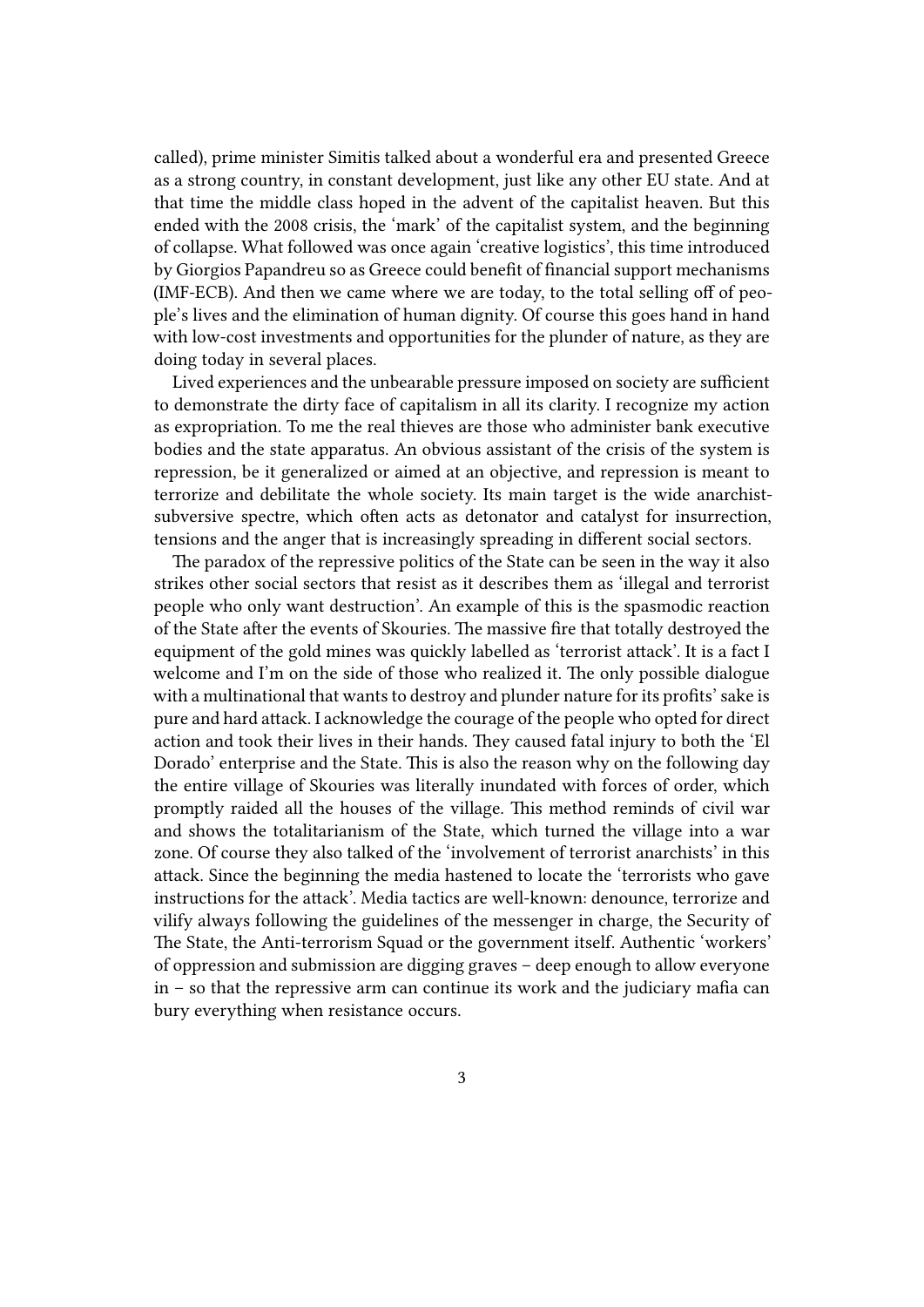In this way the delirium of the media (Goebbels-style propaganda) also set off immediately after our arrest. Perfect stuff for the news bulletins of terror and the screenwriters of the anti-terrorism fiction. I can't help recognizing a clear political line adopted by the media when with pomposity and sensationalism they talked about our 'certain participation in other actions besides the robbery'. Using a tactic similar to that employed in Italy in the mid-nineties to strike the anarchists (ORAI case), the Greek state is trying to repress all forms of resistance.

It was easy to imagine what was to happen in the days following my arrest. Some special prosecutor in charge of terrorism-related cases (can he be named Mokkas?) would summon me on the basis of empty evidence, apart form the conjectures of the Antiterrorism, and point at me as a member of some organization. Confirmation of this didn't take long to come.

I was summoned by the special investigation judge (in fact he's called Mokkas), who included me in the revolutionary organization Conspiracy of the Cells of Fire. Of course I recognize the actions of the CCF and its members as revolutionary, but this doesn't prevent me from saying that I've got nothing to do with this organization. I've never been a member of it because of essential differences in both projectuality and the general perception of society. By making me a member of the CCF the State can easily increase my sentence and consequently the years I should spent in prison. But I think this is just putting all in the same bag, a flagrant grouping that automatically suppresses any political attitude of a fighter.

'Price of self-determination is never low, and in same cases it is incredibly expensive.'

Certainly the trajectory to revolution and anarchy cannot be covered with rose petals, but it is not the only trajectory either, no matter what the current situation is like. Our means are well-known and need constant development, and the range of choices we have in our armoury is wide enough. I think that any revolutionary has to have the necessary acuteness and lucidity to choose the most adequate 'weapons' according to the conditions. The road to resistance presents many aspects and we need a multiform struggle. It can be a poster calling for a strike, the occupation of some state-owned building, arson on a bank, an explosive attack on some structure of the State, expropriation of the money belonging to the State: the goal is still the same, i.e. on the one hand to strike the structures and functions of capitalism, on the other hand to spread the means, practices and conceptions of struggle for anarchy, for freedom.

I'm in a society very much varied and I always struggle for myself, my comrades, the definitive destruction of the system and the total collapse of the existent. This does not mean that I will stop criticizing those who deserve my critique because they are responsible for maintaining and reproducing a rotten and oppressing system with their tolerance and indifference.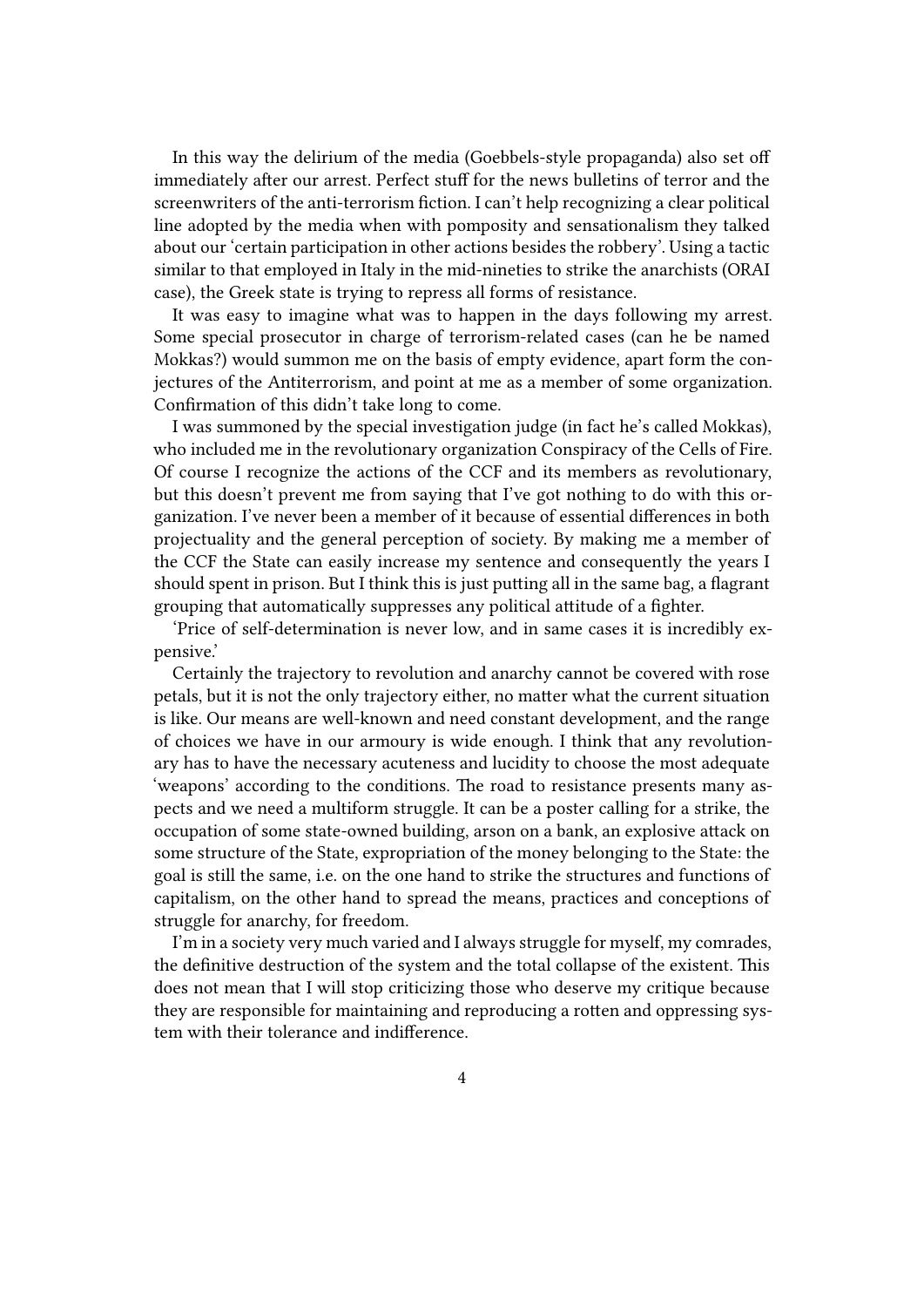'This revolution must be violent, even if violence is not right in itself. It would be absurd to hope that the privileged ones recognize the suffering and injustice caused by their privileges and that they decide to voluntarily renounce them.'

Violence emerges from inside us and it is the only worthwhile response to the decay and misery generated by the system. The radicalization of society is obvious nowadays. The historically important question is: where is this polarisation heading to? A tangible example of this tension can be seen in the growing percentage of votes gained by Golden Dawn during the elections, and the recurrent episodes of racist attacks in the centre of Athens. Clearly this is a superficial 'extreme' position because it lacks conscience. Presenting itself as an alleged 'anti-system party' Golden Dawn has managed to recuperate most of the anger of some social sectors.

Needless to say, I'm not a supporter of the 'theory of the extremes', and I don't consider Golden Dawn as anti-system. It is even too clear to me that they are indeed part of the system and also a weapon of the system. This is the reason why Golden Dawn shouldn't attract less attention than it deserves.

We will organize for a multiform and lasting struggle to destroy work and its foundation of oppressive relations, and will do this through conscious expropriation of capitalist wealth with the aim of strengthening and supporting the struggle. We will continue on the road of direct action and total attack on the capitalist system. By constantly communicating and stirring up the anarchist-subversive environment as well as wider social sectors we can spread anarchist relations and selfmanagement of our lives. By being constantly present in the streets and in wild street struggles we form our conscience and fighting soul, and violence spreads in the struggle.

No: molotov bottles and barricades are not steps necessary to 'climb higher' and eventually dedicate oneself to gas bottles, bombs and armed struggle. Instead, they constitute an inseparable part of the struggle itself. One completes the other. Street struggle is as much necessary as is night sabotage carried out with all means against the machinery of the State. Armed struggle is one of the expressions of the fight, an indispensable expression that has to support the wider struggles of the movement and be supported by the latter. Any sabotage separated from the struggles of the movement and wider claims risks to pass through history in low profile, as if it was an unimportant event, and finally be erased.

Let's leave an indelible 'imprint' in history. The moment has come, let's make revolution possible and destroy plutocracy, for anarchy.

> Andreas-Dimitris Bourzoukos Koridallos prison, wing A March 2013